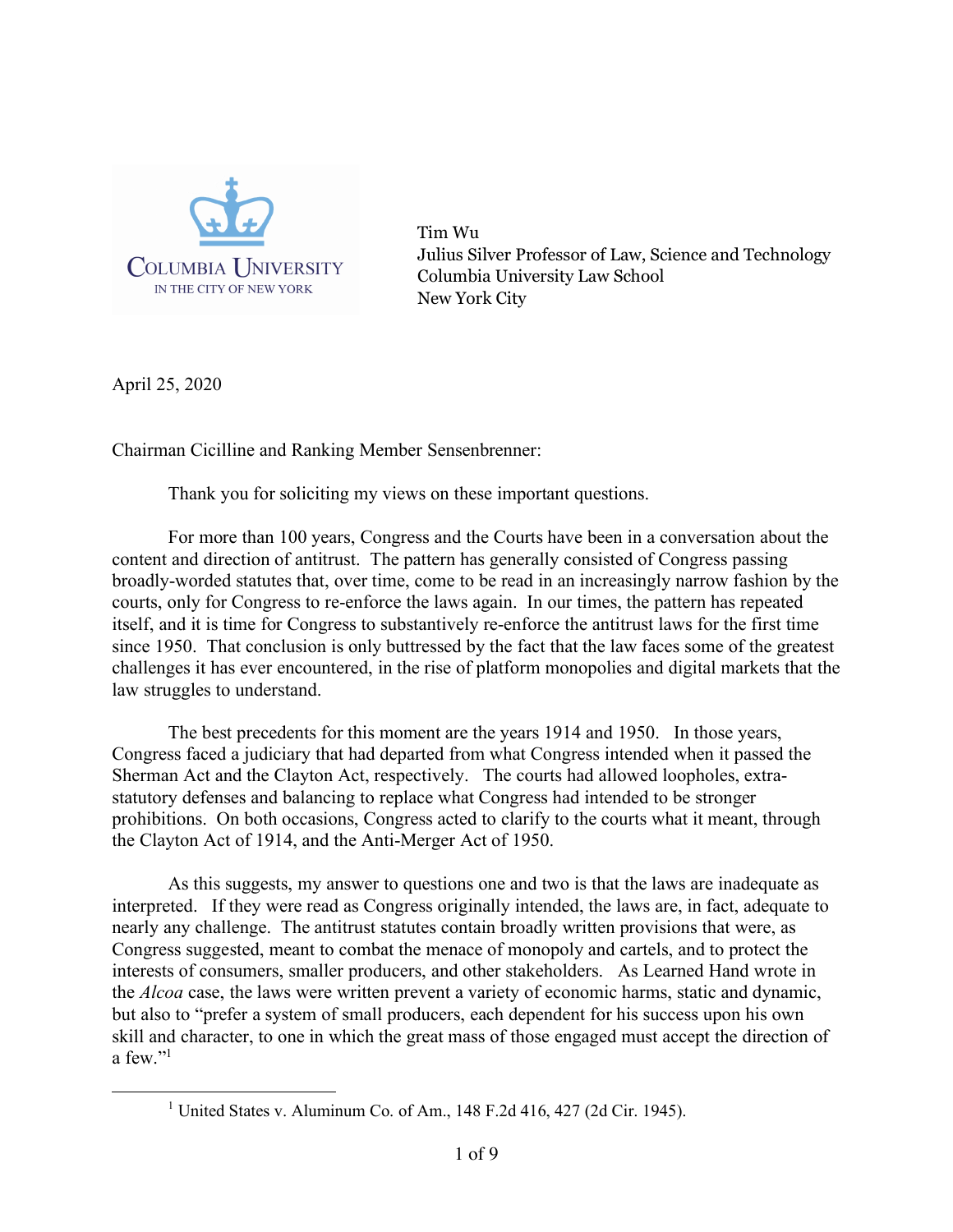If read broadly, the prohibitions on "monopolization," "unfair means of competition," and "restraints on trade" could be used to handle the challenges of our time. But "broadly" is manifestly not how the laws are read by the judiciary at this point. For the courts have grafted onto these laws burdens of proof, special requirements and defenses that are found nowhere in the statutes, and that have rendered the laws applicable only to the narrowest of scenarios, usually those involving blatant price effects. And it is this that makes the laws inadequate for the challenges presented by digital markets.

There will, to be sure, be some who insist that all is well, that the laws function fine, and that the judiciary has simply thrown out cases that "don't make economic sense." It is true that that the skilled lawyers and economists at the FTC and the Justice Department will do their best to craft cases that try to thread the needles created by the judiciary. But as they take up the fight against any of the more obvious and blatant abuses in the digital markets, they will be like a boxer with weights tied to his legs, weighed down by precedent designed for the problems of a different century. It is not hard to predict that, despite the best efforts of the enforcement agencies and other plaintiffs, conduct that is anticompetitive will escape punishment; monopolization will proceed apace, mergers that should not be approved will be. Sometimes, the agencies will not bring cases, fearing defeat; or they will bring them, and lose cases that, based on Congressional intent, they should win. From the perspective of this committee, the relevant end result is that the broader object of these laws, as specified by Congress, will be defeated. It is in that sense that the laws have become inadequate.

Congress need recognize that its intent is being thwarted by a judiciary who has been willing to elevate abstract economic theory, often outdated, over both the will of Congress and the facts on the ground. It is not hard to find examples, but to seize on just one, consider the *American Express* case, decided by a narrow Supreme Court majority, a case which by itself, presents a strong case for Congressional intervention.<sup>2</sup> That case featured a scheme blatantly designed to disadvantage a lower-priced competitor, and in throwing out the case, the Supreme Court managed to use abstract theory to create a new, near-nonsensical barrier to cases that is certain to influence enforcement in digital markets.

Cases like *American Express* are hamstringing the law's ability to face the challenge of competition in digital markets. Already, companies accused of anticompetitive conduct have begun to seize upon *American Express* like a talisman, or some kind of get-out-of-jail-free card issued by the Court. That the case is often willfully misinterpreted is not the point — it does its damage by its very existence. This year, the case has already, in fact, influenced at least one district court dealing with a major issue of competition in digital markets, and the result was not attractive. Facing the merger of two tech firms that provide travel-related booking services, the trial court relied on *American Express* to reach the implausible holding that firms were not competitors at all, based on the theory — contrary to fact — that two-sided and one-sided business models are not competitors.<sup>3</sup>

 $2$  138 S. Ct. 227 (2018).

<sup>&</sup>lt;sup>3</sup> United States v. Sabre Corp., No. 1:19-cv-01548, Order (D. Del. Apr. 7. 2020).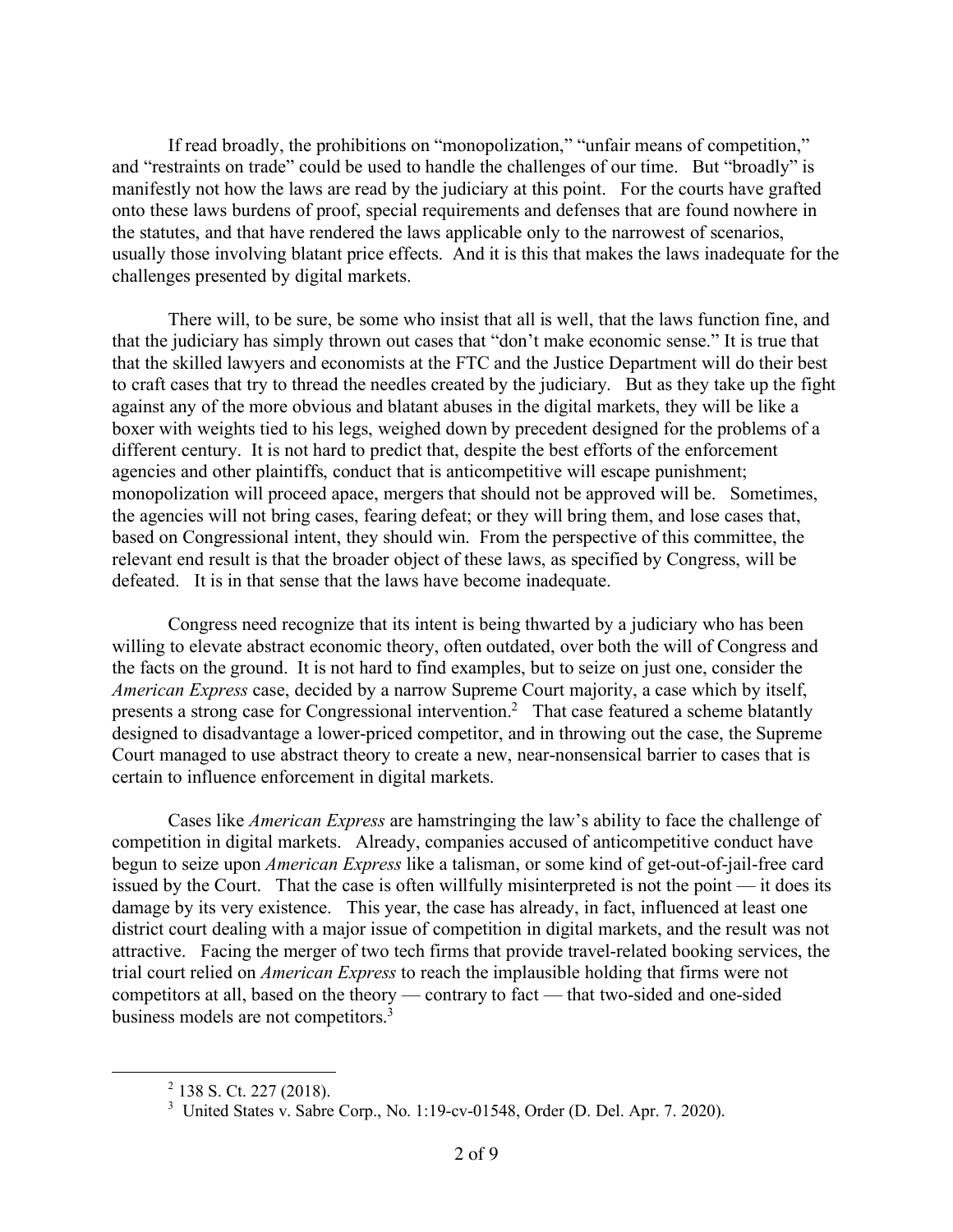Hence, as in 1950, when the Supreme Court permitted a merger between two of the nation's largest steel producers in *United States v. Columbia Steel Co*., 334 U.S. 495 (1948), it is time for Congress to rejoin the conversation.

*American Express*, however, is just the tip of the iceberg. Here is not the place to summarize all that has been done to weaken the laws, and render them inadequate for the challenge of digital markets. It would take a volume, and indeed there are several such volumes, broadly suggesting a problem of underenforcement and too much reliance on questionable economic theories.<sup>4</sup> The problem can be summarized this way:

[Those who sought to weaken antitrust argued that] what Congress had condemned as abusive conduct—predatory pricing, price discrimination, coercive tying of unwanted products—was really no such thing, but being practiced for the best and happiest of reasons... [The] assertion was that that which did not exist in theory probably did not exist in practice. Robbing banks is economically irrational, given security guards and meager returns; ergo bank robbing does not happen; ergo there is no need for the criminal law. Exaggerated only slightly, this premise has been at the core of [contemporary] antitrust for more than thirty years.

There is much that could and should be done: I believe that Congress should take on the task of antitrust reform more broadly. However, specific to the challenges of digital, I would suggest the following reforms.

# **1. Recognition of Non-Cash Markets — the question of "free"**

A great stumbling block, when it comes to digital markets, is the fact that antitrust doctrine has been centered on cash markets and the proof of price harms. Under current caselaw, with rare exceptions, courts have demanded that competitive harms be demonstrated by showing a price effect. Yet, in digital markets, experience has shown that both data and attention are key assets for which firms compete, and which motivate both acquisitions and potentially exclusionary strategies.

Hence, Congress should confirm the use of non-cash markets in antitrust analysis. Other scholars have addressed the need to understand the role of data. I write here to suggest that Congress legitimize the use of "attention markets" in order to address a new generation of antitrust enforcement challenges, created by the prominence of businesses that resell the resource of human attention.

**Attention Markets.** Contemporary antitrust doctrine assumes cash markets, but many firms today, especially in the media and technology industries, depend on attention markets. Companies such as Facebook and Google, who at first glance appear to be giving away their products for free, are in fact competing in attention markets. Attention is a scarce resource. We

 <sup>4</sup> *See, e.g.*, Robert Pitofsky, How the Chicago School Overshot the Mark: The Effect of Conservative Economic Analysis on U.S. Antitrust (Robert Pitofsky, ed., 2008); Tim Wu, The Curse of Bigness (2018); Jonathan B. Baker, The Antitrust Paradigm: Restoring a Competitive Economy (2019).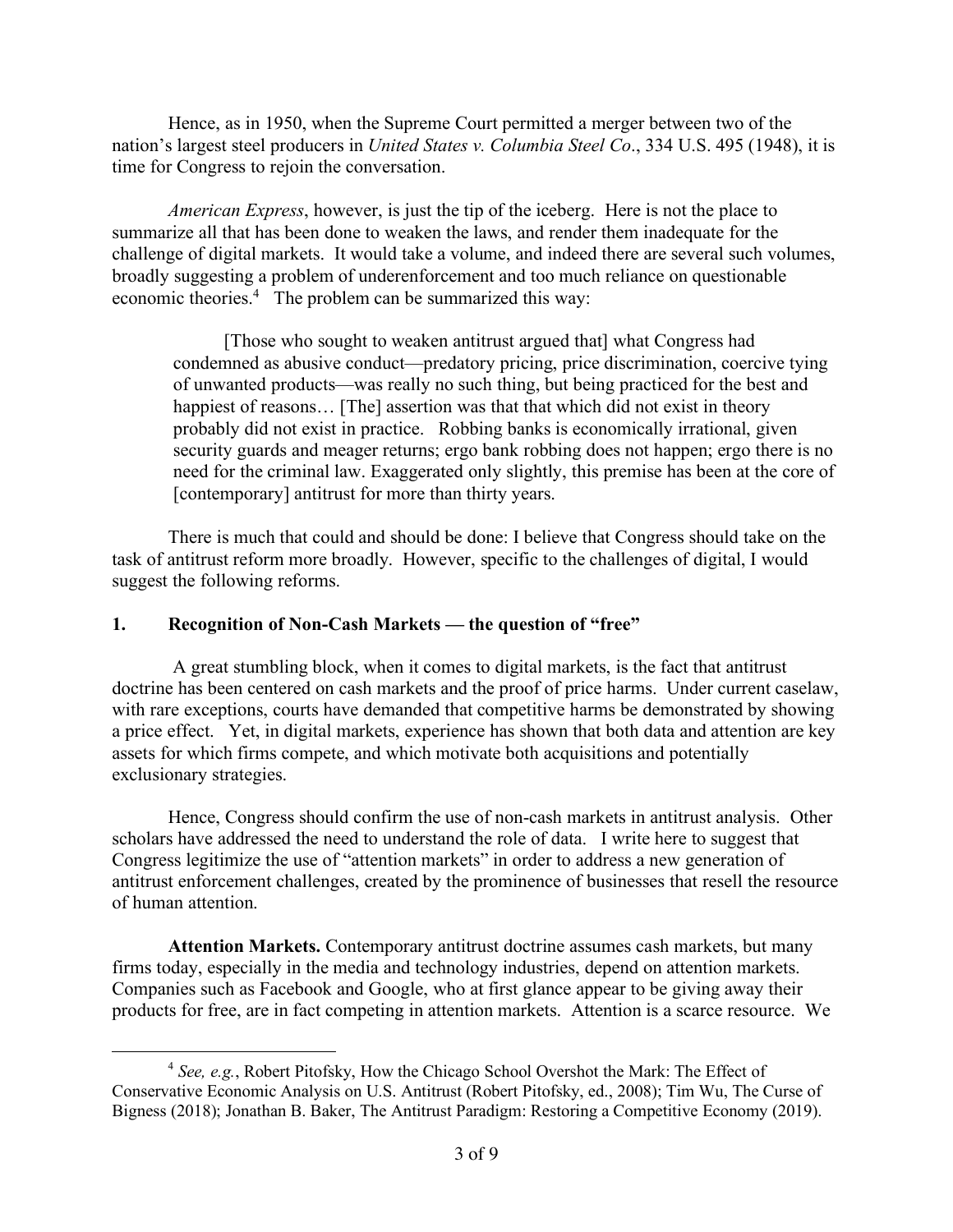are always paying attention to something, but our attention is limited by the brain's processing power and by the hours in the day. Thus, we make "attentional decisions" — deciding to pay attention to some things, while ignoring others. Much attentional spending, like the spending of currency, is dictated by preferences (Fox News vs. MSNBC) and habits (checking email or Twitter). The value of human attention is illustrated by the large amounts of money that firms pay for it; over \$200 billion was spent on advertising in the United States in 2017. Firms use this access to attention to influence demand curve for their products, such as making the brand more desirable or giving the customer information about the product.

**Attention Resellers.** Businesses like television networks or websites like Facebook and Google resell attention to make money. They do this by bringing together two groups: the public and attention-seekers (commercial advertisers, or other entities like politicians). However, unlike typical intermediaries (e.g. shopping malls, credit card companies) for which both "sides" of the market are cash markets, these businesses have a cash market on one side and an attention market on the other side. They are obtaining attention and reselling the attention for cash. In doing so, businesses set an "attentional price" — usually how much advertising to combine with the desirable content that attracts audiences. A webpage with nothing but ads will attract few viewers. A webpage with no ads will maximize viewership but result in no revenue. The optimal price lies somewhere in between. For instance, modern cable television adheres to 14 to 16 minutes of advertising per hour. However, firms may adopt different pricing strategies. Facebook, for example, started out with a low attentional price (no ads), then once it gained market power, increased its volume of advertising, similar to a predatory pricing strategy.

The law should recognize that these entities operate in attention markets: they have consumerfacing products that are competing for attention, which is then resold to advertisers on the other side of the market.

**Market Definition.** The law can define the relevant consumer markets based on "time spent" as the currency, and then make use of the familiar economic concept of substitution to find an appropriate market by asking whether other products compete for the same attention (e.g. does streaming video compete for the same attention as online maps?).

Confirming the use of attention markets in antitrust analysis will enable antitrust enforcers to properly scrutinize the actions of firms that operate in the attention economy.

# **2. Nascent Competitors — The buy-out of threatening upstarts**

One of the major ways in which the tech monopolies have held power and prevented their own usurpation is through programs of defensive acquisitions: the buying of threatening competitors. This is conduct that one would think to be obviously anticompetitive and relatively easy to prevent. But the experience of the last twenty years in digital markets have also shown that current antitrust doctrine struggles with the problem of nascent competitors — the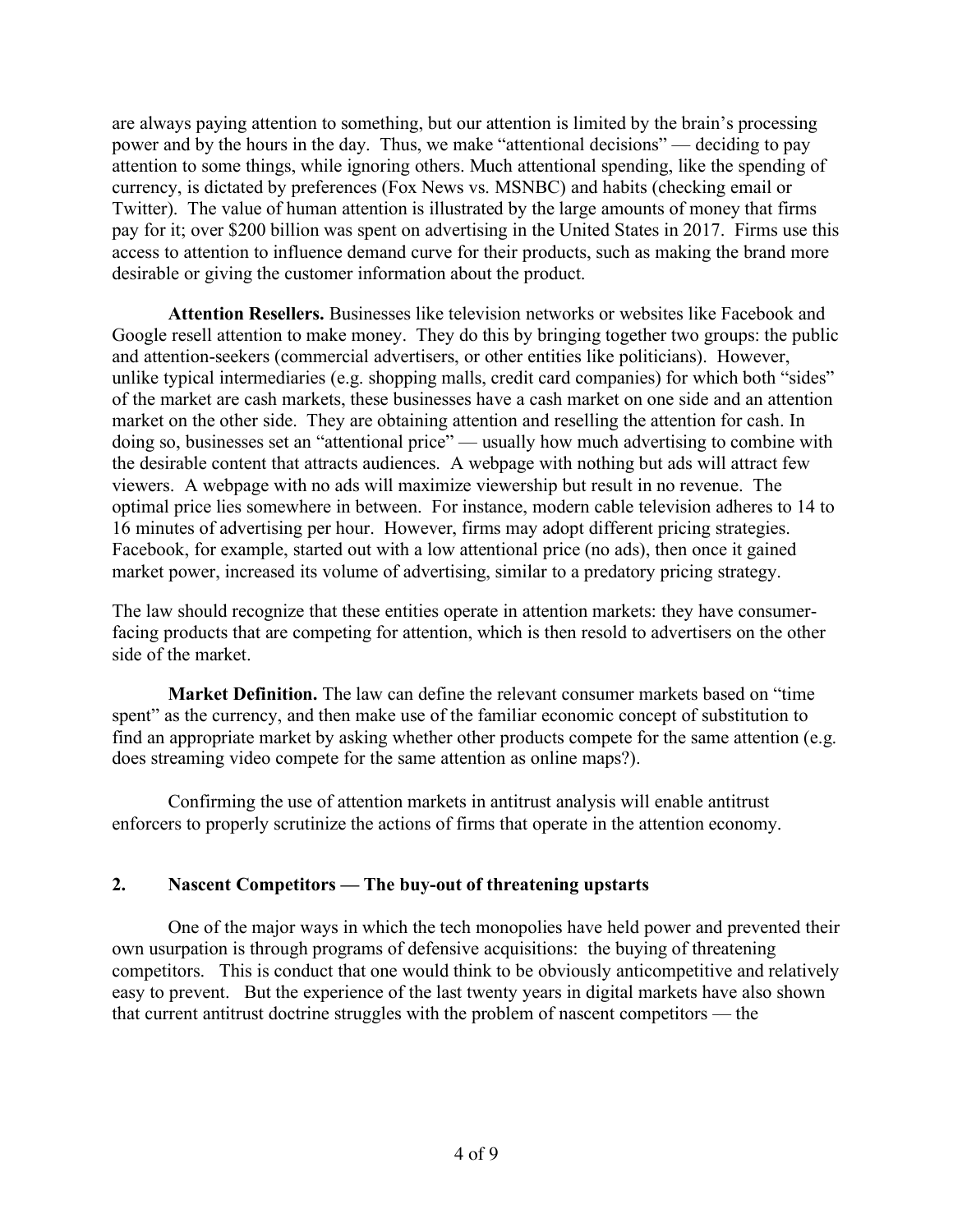acquisition or exclusion of small, unproven competitors to incumbents. This has been a problem in healthcare markets as well as digital markets, thus warranting particular attention.<sup>5</sup>

A nascent competitor is a firm whose prospective innovation represents a serious future threat to an incumbent. The firm's potency as a competitor is as yet not fully developed and hence unproven. For example, a new, fast-growing, and evolving online platform is a nascent competitor to the currently dominant platform. A promising but unproven cure for a disease represents nascent competition for an incumbent selling a therapy that is the current standard of care.

The problem of nascent competition is an important matter for antitrust law. As the D.C. Circuit has explained, "it would be inimical to the purpose of the Sherman Act to allow monopolists free rei<sup>[n]</sup> to squash nascent, albeit unproven, competitors at will . . . . . "<sup>6</sup> But there is some danger that enforcers and courts might ignore such conduct. In the absence of current, direct competition, one might miss the harm arising from the elimination of a nascent competitor. Even if the threat is recognized, an enforcer might hesitate to act without strong proof that the competitor, if left alone, probably would have grown into a full-fledged rival.

Nascent competitors are important in a dynamic analysis as they tend to compete for the market, not merely within the market. Put another way, innovation may be the only way to dislodge an entrenched incumbent. Nascent competition tends to be important in industries marked by rapid technological change. In such businesses, the capabilities of the new firm, the incumbent, or both, are evolving over time.

To be sure, acquisitions of nascent competitors raise several challenging questions. Acquisition can serve as an important exit for investors in a small company, and thereby attract capital necessary for innovation; thus, blocking or deterring too many acquisitions would be undesirable. However, the significance of this concern should not be exaggerated, for the approach detailed here is very far from a general ban on the acquisition of unproven companies. The approach would discourage, at most, acquisition by the firm most threatened by a nascent rival. Profitable acquisitions by others would be left alone, as would the acquisition of complementary or other non-threatening firms. While wary of the potential for overenforcement, I believe that scrutiny of the most troubling acquisitions of unproven firms must be a key ingredient of an innovation policy.

Doctrinally, as it stands, the anticompetitive acquisition of a nascent competitor can be challenged under Section 2 of the Sherman Act, or Section 7 of the Clayton Act. However, neither is a perfect vehicle, and Congress should act in this area, as part of a broader project of reform in how mergers are reviewed in this country.

The court-created doctrine of potential competition, as it stands, is less part of the solution that part of the problem. Potential competition case law has focused mainly on anticipated competition in existing products from established firms. The nascent competition

 <sup>5</sup> For more on this topic, see *Scott Hemphill & Tim Wu, Nascent Competitors*, U. Penn. L. Rev. (forthcoming 2020).

 $6$  United States v. Microsoft Corp., 253 F.3d 34, 79 (D.C. Cir. 2001) (en banc) (per curiam).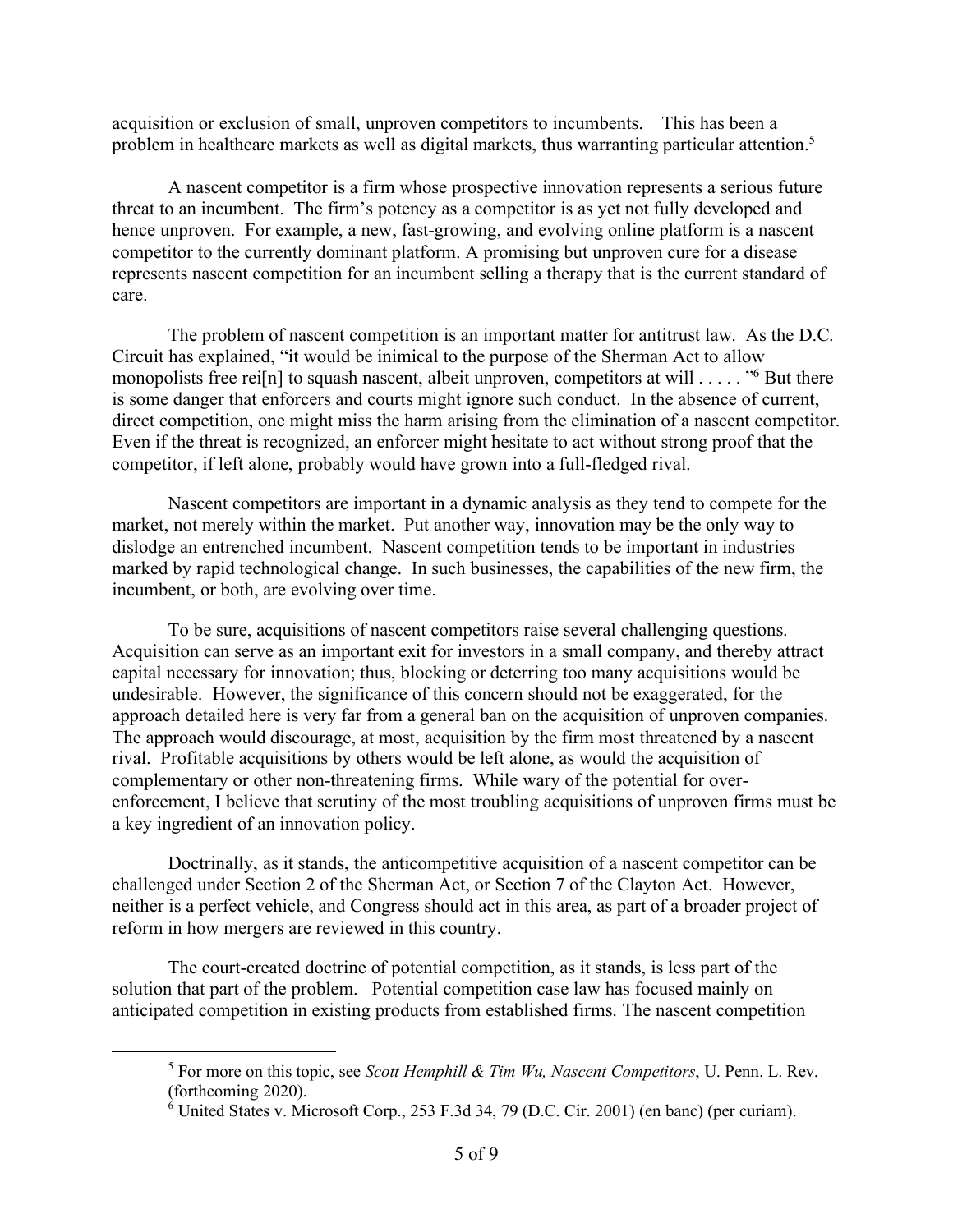approach, by contrast, properly focuses attention on future competition from unproven, innovative firms.

The poorly named doctrine of "actual potential competition" is meant to focus on the future benefits of competitive entry. However, litigated actual potential competition cases have a different subject than nascent competition. Case law has focused on anticipated entry using existing products, by firms with established capabilities already selling in related markets (often other geographic markets). For example, the court asks whether the existing bank is likely to expand its scope, as to a product that it already sells, to a new geographical market.

By contrast, protecting nascent competition focuses on innovation. Its focus is the nature and potential of the unproven competitor's product, rather than anticipated competition in existing products from an established firm. Potential competition doctrine, as it has developed in lower courts, has not addressed or wrestled with the distinctive features of innovation competition, including its unusually important benefits, the prospect of competition for the market, the distinctive nature of the uncertainties associated with innovation competition, and the heightened importance of protecting innovative entrants when the incumbent resisting innovative displacement is a monopoly. This neglect is a significant shortcoming of actual potential competition case law.

Relatedly, future innovation often creates uncertainty that the existing potential competition case law is not well equipped to handle. A potential competition case often relies on the fact that the entrant's capabilities are fully established. The consequences of entry may be easy to assess given previous entry episodes by the same firm or analogous entry by others. For future innovation, these bases for prediction are generally absent, and the nature of the resulting uncertainty generally more resistant to measurement. In the language used above, nascent competition is characterized by the Knightian uncertainty of an unproven technology or an emerging ecosystem that may evolve in unexpected directions.

Congress can amend the Clayton Act to provide scrutiny of acquisitions of nascent competition that are reasonably capable of posing a serious future threat to the incumbent, given evidence of intent to eliminate the threat. This approach would clarify that, consist with the *Microsoft* case*,* that it does not require proving, as some have suggested, that successful competitive entry in the "but-for" world by the excluded innovator would necessarily or probably have occurred.

The eventual significance of any nascent competitor is uncertain by its nature. This is a ground for caution, but I argue that the overall balance favors a bias to action, given the importance of the innovation at risk from exclusion or acquisition by an incumbent. The protection of innovation, particularly disruptive innovation, is a key objective of antitrust law.

This would not remove the need for enforcers to distinguish the harmful from the harmless. Many acquisitions have important procompetitive justifications or are harmless overall. A small, unproven firm might be acquired by a dominant firm in order to acquire expertise, to add a specific technical capability, or to make a bet on a "moon shot" — a risky, unproven technology in an unrelated market. Distinguishing anticompetitive conduct is a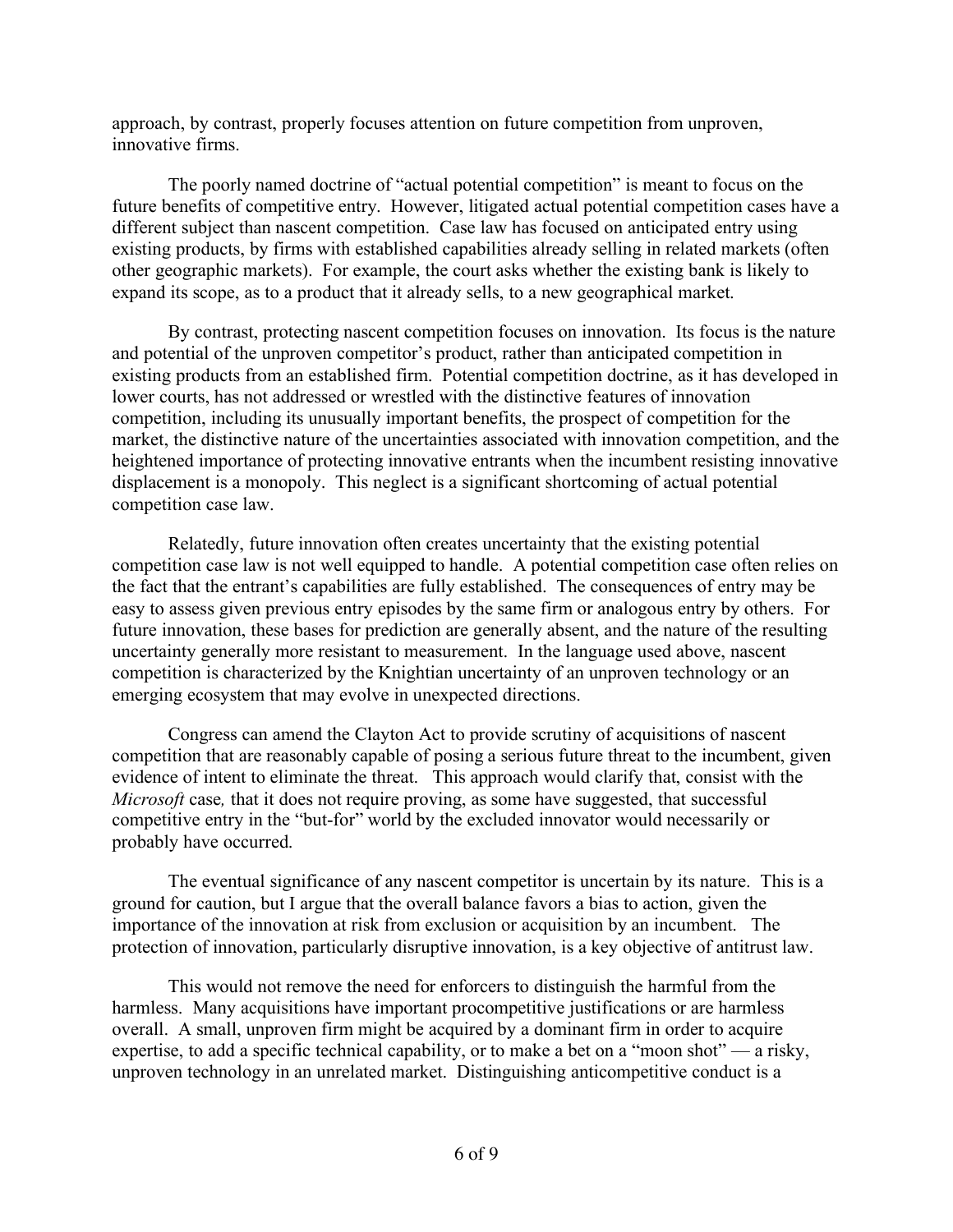familiar and pervasive problem in antitrust enforcement, but it is heightened by the uncertainties associated with innovation and technological change.

That is why the approach advocated sees anti-competitive intent as a particularly important guide in this area. Such intent might be subjectively expressed through testimony or internal writings. Alternatively, intent might be revealed through conduct, such as paying too much for a rival (unless the anticompetitive benefits are taken into account) or a broader pattern of buying nascent competitors.

## **3. The Competitive Process Standard**

The competitive process standard asks the following: given a suspect conduct (or merger), is this merely part of the competitive process, or is it meant to "suppress or even destroy competition"? In other words, is the conduct at issue actually part of the competitive process, or is it enough of a deviation as to be unlawful?

This standard actually already forms a part of antitrust doctrine. What changes is eliminating "consumer welfare" as a final or necessary consideration in every case.

## **Disadvantages of Consumer Welfare Standard**

The "consumer welfare" standard has several disadvantages. First, the maximization of the *value* of "consumer welfare" is abstract and challenging for enforcers and judges to measure. By protecting *process*, enforcers and judges can better achieve adherence to the law. The legal system often does better trying to protect a process than the far more ambitious goal of maximizing an abstract value like welfare or wealth. For instance, to protect "equality," we protect employees from racial discrimination in the employment process.

Second, the consumer welfare standard's emphasis on measurable harms to consumers tends to bias the law toward a focus on static harms and, especially, on prices. It thus ignores dynamic harms, like the blocking of potential competition, slowing of innovation, loss of quality competition, and overall industry stagnation. Although it can be useful for measuring the harms of price collusion, it is not effective for measuring harms such as dynamic costs, quality effects, and projected prices.

# **Advantages of Competitive Process Standard**

The protection of competition includes both competition on quality and price. Competition can be disrupted by market entry and the development of new technologies, and it can be suppressed or impaired by collusion, by barriers to competition or to entry, by the raising of rivals' costs, and myriad other means.

The use of the competitive process standard will produce a fact-intensive inquiry and an analysis of the pro-competitive justifications offered by the defendant. This will yield a body of rules and standards which enforcers and judges can use to protect competition. This standard will separate fair and foul—allow competition, but deter and penalize the undue suppression, distortion or subversion of that process. Such suppression includes conduct designed to negate price or quality competition, or designed to block or exclude challengers, which can be collusive or unilateral, and exclusionary or related to price or quality.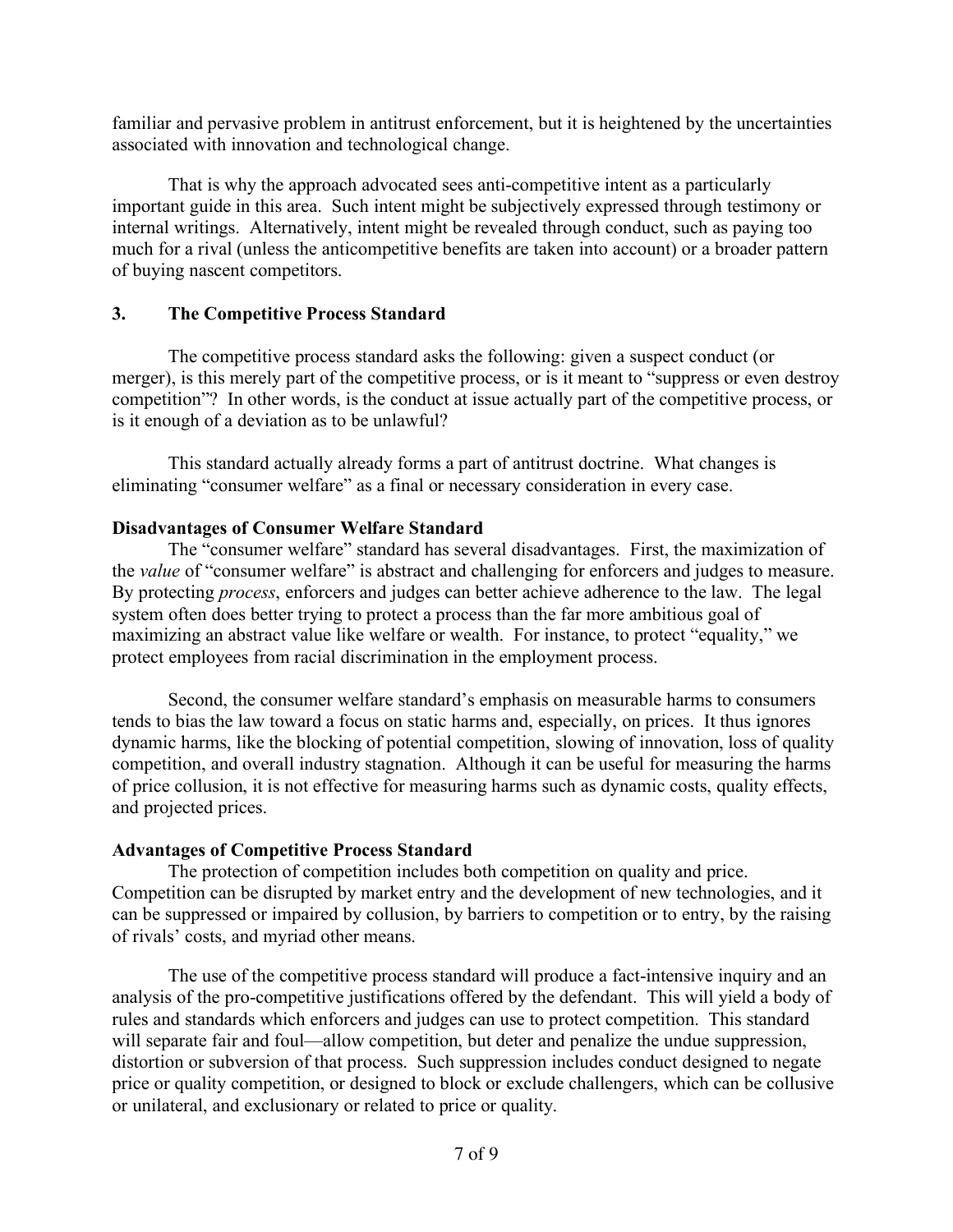Further, the "competitive process" standard is truer to legal precedent and to the legislative intent underlying the antitrust law. For instance, Representative Dick Thompson in 1914 stated: "the one thing we wish to maintain, and retain and sustain, is competition. We want to destroy monopoly and restore and maintain competition."7 Historically, the rule of reason in antitrust analysis was clearly concerned with the competitive process. Justice Brandeis' primary concern was whether a restraint on trade was something designed to promote the process of competition, or to hinder it. As he wrote, "[t]he true test of legality is whether the restraint imposed is such as merely regulates, and perhaps thereby promotes competition, or whether it is such as may suppress or even destroy competition."<sup>8</sup>

The competitive process standard also calls for a more realistic assessment of firms at different stages of their life cycle. The Sherman Act was premised on the concern that that monopolies and mergers to monopoly tended to suppress the competitive process. The law should also recognize that there are such things as long-standing incumbents, that is, firms that have held considerable market share for some time, as well as entrants, challengers and mavericks, firms that are either new to the market, or in some way attempting to gain market share. There are long-standing oligopolies who may want to exclude outsiders. Firms can be in ascendance or on the decline and that this may influence their incentives and the goals of their mergers. It is not unreasonable to suspect that a long-standing monopolist with outdated technology facing a challenge from an innovative competitor may, in fact, have the incentive to try and exclude the challenger.

The main advantage of a "competitive process" standard is that, unlike threats to "consumer welfare," potential threats to the competitive process are far more obvious. The allegation is that a powerful or unethical firm is seeking to disable the process of competition on the merits. It is not ultimately tied to arguments about whether, in the final analysis, consumer welfare has been served or not. By using the competitive process standard, antitrust law can better address dynamic harms — such as stagnation and lack of innovation — and protect competition, encouraging firms to develop better products.

# **4. Other Changes Helpful to Address Competition in Digital Markets**

I note here, in less detail, other changes to doctrine, available to Congress, that would make antitrust law better capable of facing the challenges of competition in digital markets:<sup>9</sup>

The *Brooke* Group test for predatory pricing and *Weyerhaeuser* test for predatory bidding should be overruled;

The essential facilities doctrine should be reinvigorated for dominant firms that deny access to critical infrastructural services;

 <sup>7</sup> Rep. Dick Thompson Morgan, <sup>51</sup> Cong. Rec. <sup>9265</sup> (1914).

<sup>8</sup> Chicago Board of Trade v. United States, 246 U.S. 231, 238 (1918).

<sup>&</sup>lt;sup>9</sup> These are drawn from the "Utah Statement" for antitrust reform.

https://onezero.medium.com/the-utah-statement-reviving-antimonopoly-traditions-for-the-era-of-big-teche6be198012d7